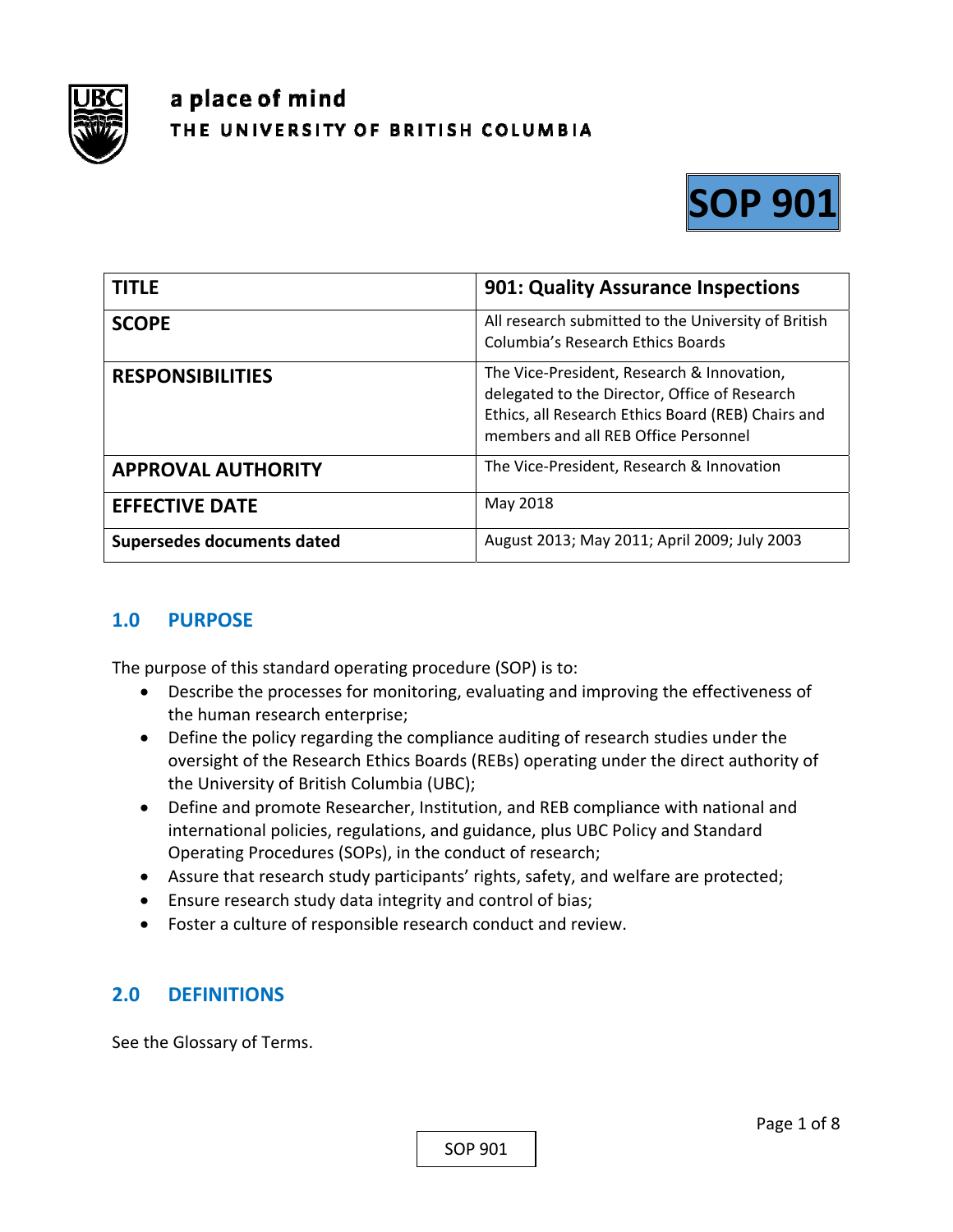## **3.0 PROCEDURE**

The University of British Columbia is responsible for conducting ongoing oversight/continuing review of approved protocols of human participants research based on applicable regulations and policy<sup>1</sup>. The designated REB Office Personnel, within the Office of Research Ethics at UBC, conducts the resultant compliance oversight activities including routine and directed/for‐cause inspections of REB approved protocols.

The process of Quality Assurance Inspections is meant to accomplish several important purposes. First, it is intended to assure that human participants are properly protected, and that the procedures used to accomplish this goal are carefully documented. Second, the process is intended to assist Researchers in complying with the current regulatory standards for protecting human participants and in avoiding any external sanctions that may result from non‐ compliance with the standard of practice. Finally, this process is intended to assure that the University of British Columbia and its affiliated institutions remain in good standing with federal agencies having oversight of human participant's research activities.

Quality Management programs, Quality Assurance (QA), and Quality Control (QC) activities, such as inspections of the REB and of Researchers, allow for a continuous evaluation and subsequent assurance of the human research protection enterprise. Findings are measured against established policies and procedures and all of the applicable ethical, legal, and regulatory requirements<sup>2</sup>. When areas for improvement are identified, corrective action is taken including training, education, and the revision of SOPs.

## **3.1 REB Quality Assurance Inspections (Internal)**

- **3.1.1** The designated Office of Research Ethics (ORE) Office Personnel will initiate ad hoc inspections in response to complaints or other concerns;
- **3.1.2** QA inspections may include the REB and the REB office;
- **3.1.3**  When the designated ORE Office Personnel conducts a QA inspection of the REB and the REB office the inspection may include the following:
	- An assessment of the SOPs and compliance with applicable regulations and guidance,
	- A review of research files, REB membership rosters, REB attendance records, and REB agendas and minutes,
	- A review of workload, performance metrics and annual reports,
	- A review of stakeholder satisfaction surveys,
	- An assessment of quality control procedures for compliance with the SOPs,
	- A review of checklists, forms, and templates,

SOP 901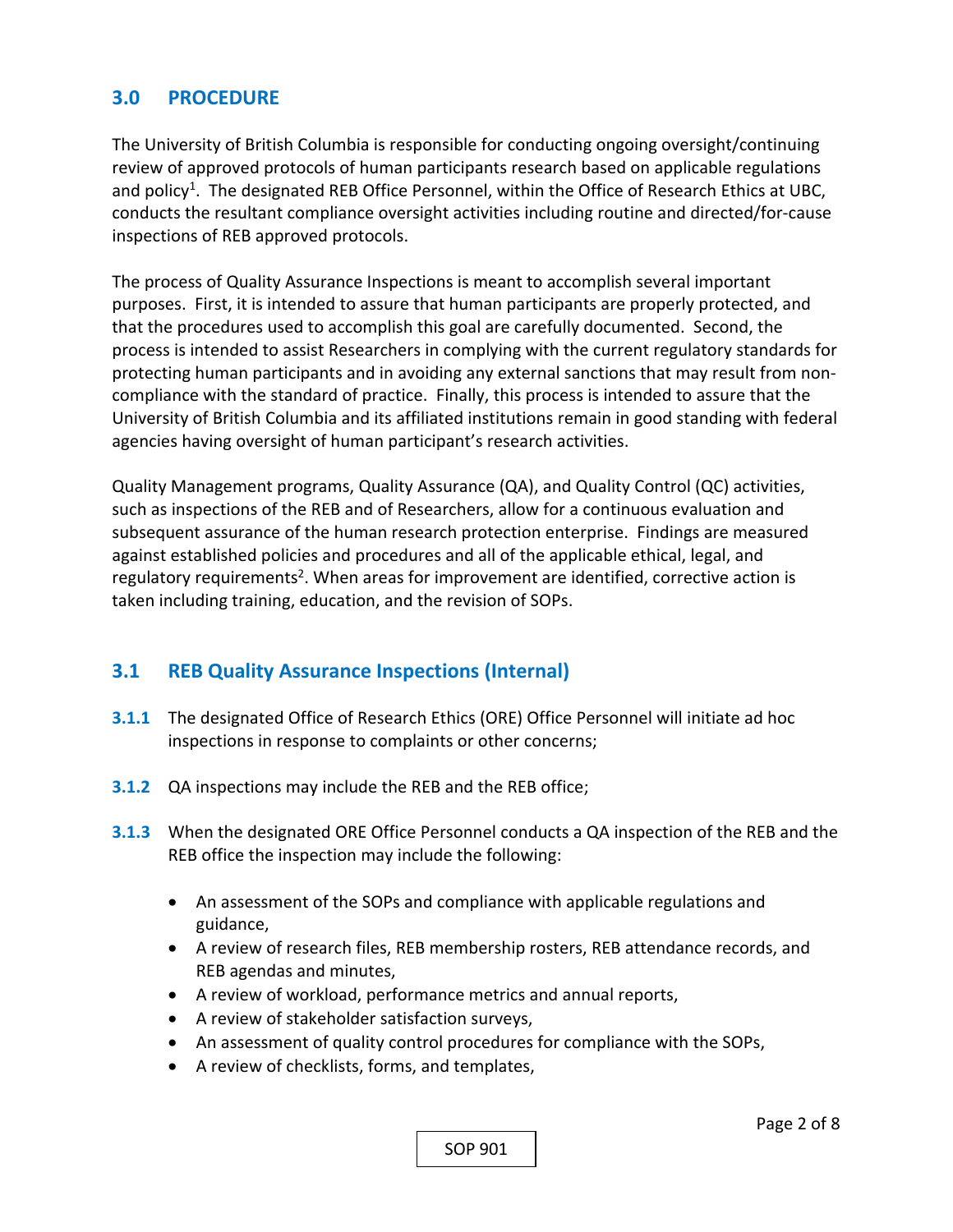- Interviews with REB members, REB Office Personnel, Researchers, sponsors, and regulators,
- A review of training/education records,
- A review of all continuous improvement activities,
- An assessment of whether any new requirements (ethical, legal, or regulatory) were incorporated into the policies and procedures,
- A review of the status of any corrective action items from previous reviews,
- A review of any deviations from ethical, legal, or regulatory requirements, or deviations from the organization's policies, and whether the deviations require remediation,
- An assessment of compliance with all applicable requirements;
- **3.1.4**  The designated ORE Office Personnel compares the findings against established policies, SOPs and applicable ethical, legal, and regulatory requirements<sup>3</sup>;
- **3.1.5**  The designated ORE Office Personnel prepares a written summary of the inspection, including areas requiring improvement;
- **3.1.6**  The designated ORE Office Personnel reports the findings to the REB Chair or designee, and to the REB and/or to the appropriate Organizational Official as required;
- **3.1.7**  The designated ORE Office Personnel works with the REB Chair or designee to implement improvements (e.g. new or revised SOPs or forms, training, education, additional resources or modifications to existing resources).

## **3.2 Researcher Quality Assurance Inspections**

**3.2.1** The designated ORE Office Personnel and/or the designated Health Authority Personnel will develop a schedule for routine QA inspections and implement inspections in response to Researcher requests.

A study may be randomly selected for inspection from amongst those that have been reviewed and approved by one of the UBC‐affiliated REBs. The Researcher voluntarily allows for the audit of the documents, data, systems, and procedures associated with the study to assure compliance with relevant policies, regulations, and guidelines;

- **3.2.2** The designated ORE Office Personnel will work with the REB and the organization at which the research is being conducted to determine if and when a for-cause inspection of a Researcher is warranted<sup>4</sup>;
- **3.2.3**  The REB Chair or designate and/or the Director, Office of Research Ethics may direct the designated ORE Office Personnel to conduct for‐cause inspections. These audits are often initiated when there are concerns about whether or not the rights and welfare of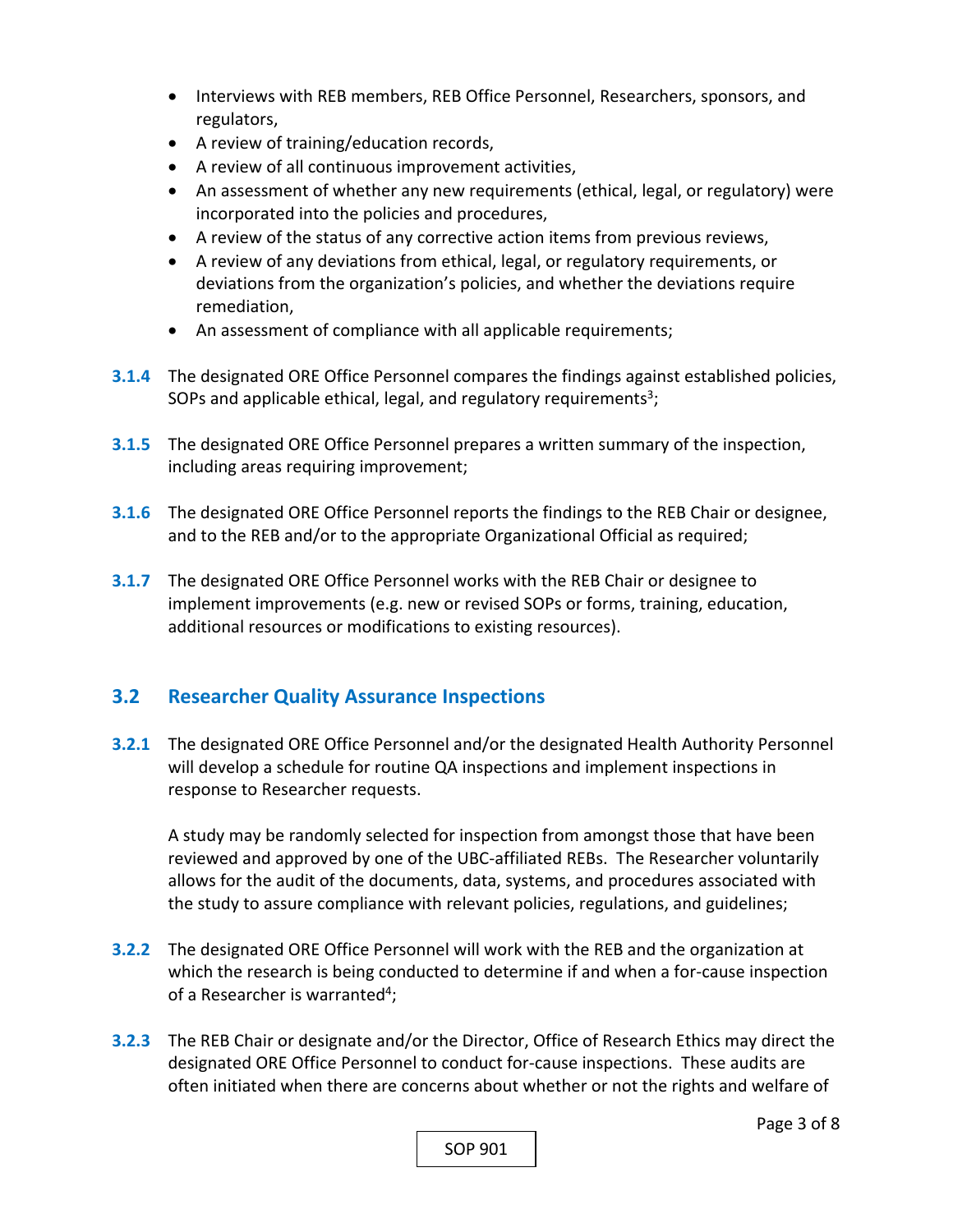study participants enrolled, or to be enrolled, in a particular research protocol are being adequately protected. Other triggers include:

- A response to an externally initiated complaint of potential protocol violations or regulatory non‐compliance, or
- A response to an internally initiated complaint or concern, or
- A Researcher with a history or poor adherence to UBC policies and procedures.

Any of the UBC‐affiliated REBs may request a directed inspection in order to:

- Respond to any unanticipated problems and/or complaints involving increased risks to participants or others,
- Investigate whether or not serious or continuing non-compliance with national and/or international policies, regulations, and guidelines is occurring,
- Determine if suspension or termination of a protocol is needed, and
- To identify what essential remedial actions are required by the Principal Investigator (PI) to remedy any identified problems;
- **3.2.4**  The designated ORE Office Personnel or designee may request copies of the sponsor's monitoring reports for a designated research project or that a questionnaire from the REB is completed<sup>5</sup>;
- **3.2.5** The criteria for selecting Researchers or research projects for inspection may include<sup>6</sup>:
	- Random selection,
	- Sufficient cause as determined by the REB,
	- The results of a previous external audit or inspection,
	- The results of a sponsor audit,
	- Researcher-initiated studies (i.e., where the Researcher is also the sponsor),
	- Studies that involve a potentially high risk to participants,
	- Studies that involve vulnerable populations,
	- Studies in which Researchers are enrolling large numbers of participants,
	- Suspected non-compliance,
	- Unanticipated problems involving risks to participants or others,
	- Suspected or reported protocol deviations,
	- Research terminated by the REB due to failure by the investigator to submit the study for continuing review or failure to respond to a request for information from the REB;
	- Verification of continuing review reports/applications for renewal;
	- Studies reporting a large number of serious adverse events/unanticipated problems and/or protocol deviations,
	- Participant complaints,
	- Research Staff complaints,
	- Any other situation that the REB deems appropriate;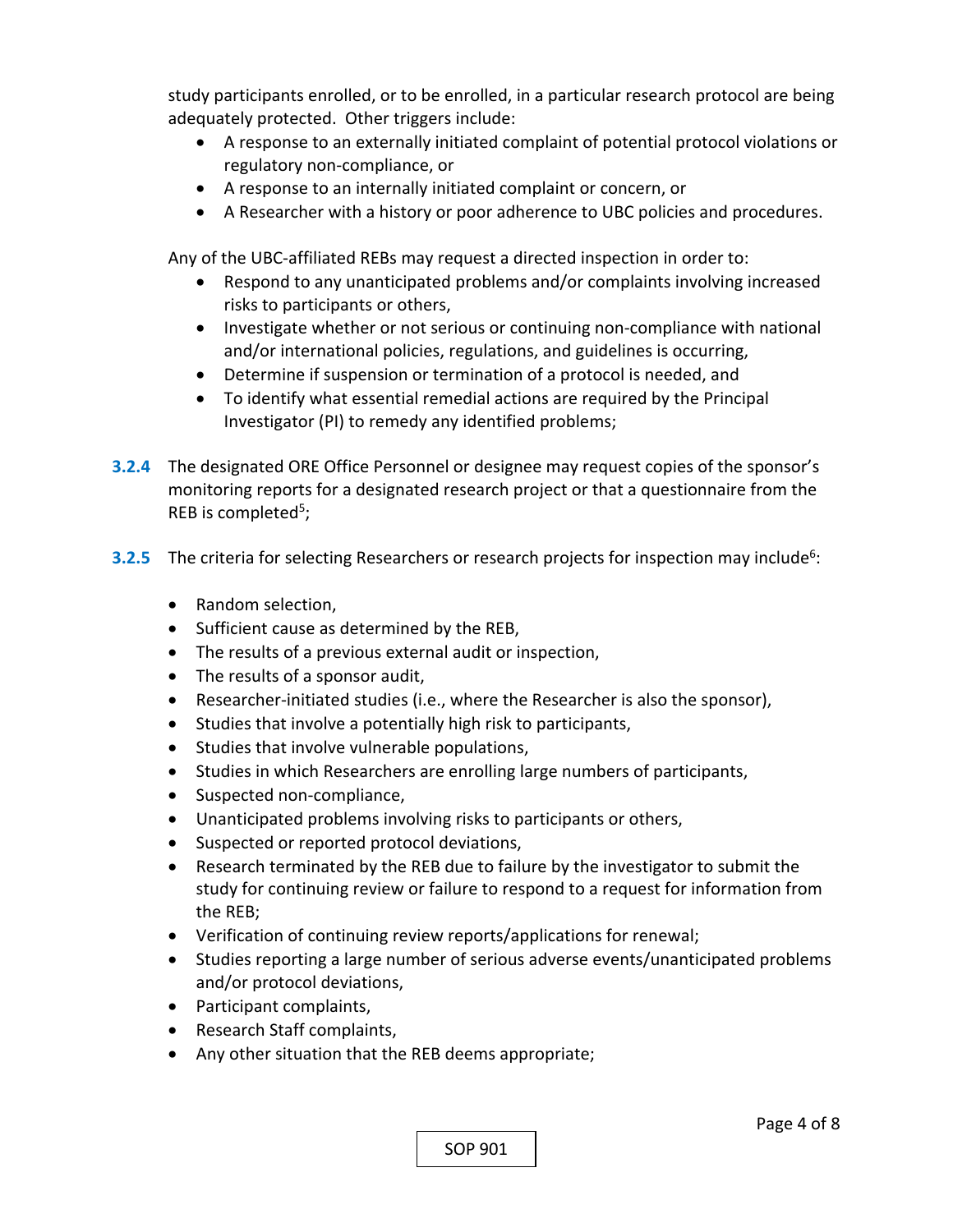- **3.2.6**  The designated ORE Office Personnel or designee will notify the Researcher of the inspection via email and a mutually acceptable time will be scheduled. It may be necessary to schedule an inspection without first obtaining the formal consent of a Researcher (e.g., participant safety or suspected non‐compliance);
- **3.2.7** The designated ORE Office Personnel or designee will conduct the inspection using designated/ appropriate evaluation tools;
- **3.2.8**  When the designated ORE Office Personnel conducts an inspection of the Researcher, the inspection may include some or all of the following (as applicable):
	- An assessment of the SOPs and compliance with applicable regulations and guidance,
	- A review of all regulatory binders including the REB approval documentation, REB approved consent documents, signed consent documents, correspondence between the Researcher and sponsor, etc.,
	- Interviews with the research staff and/or the Researcher,
	- A review of test article accountability,
	- A review of specimens and associated collection processes,
	- A review of computer hardware and/or software associated with the research,
	- A review of the consent form(s) and associated processes including eligibility requirements,
	- A review of the completed case report forms (CRFs) or other data collection mechanisms,
	- A review of appropriate source material (participant medical records), and
	- A review of other documentation, as relevant and available;

The Researcher will be requested to provide a list of all study participants to the designated ORE Office Personnel:

- The number participant records to be reviewed will be determined at the discretion of the designated ORE Office Personnel;
- In the case of a directed audit, the REB Chair, the Director, Office of Research Ethics, and/or designated ORE Office Personnel may request a 100% audit of study participants' records;
- **3.2.9** A pre-audit interview is conducted with the investigator and/or other key study personnel. At the outset of the interview the investigator will be asked to describe the study and discuss such things as the recruitment and consent process. The interview also serves to document the delegation of responsibility for the following activities:
	- Regulatory files/essential documents,
	- REB submissions,
	- Obtaining Informed Consent,
	- Recruiting Study Participants,
	- Reporting adverse events/protocol deviations,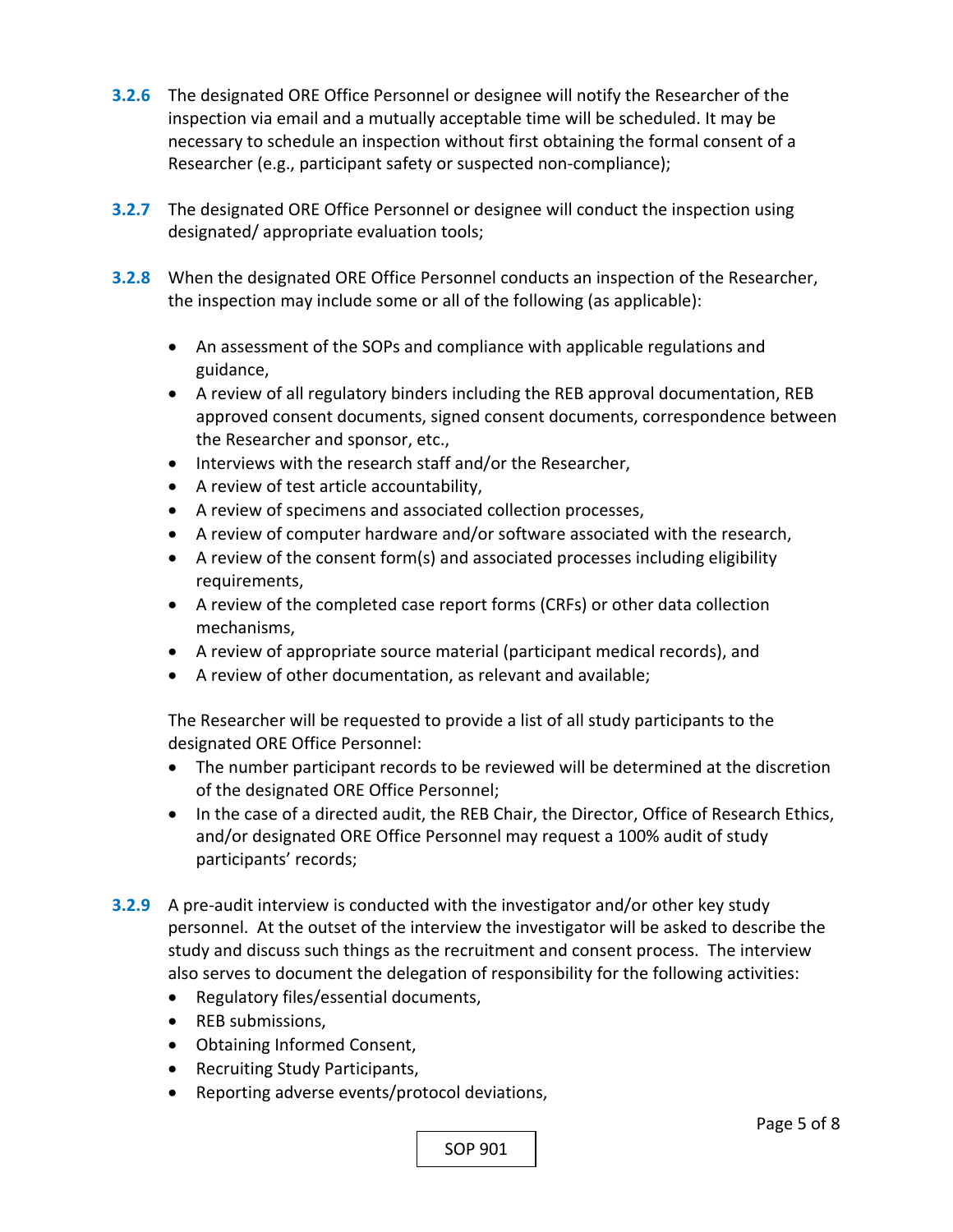- Maintaining study documents/CRFs,
- Test article accountability, and
- Analyzing study data;
- **3.2.10**  The document review includes a thorough review of the research participant record, the source documents, all regulatory binders, and consent forms. This portion of the audit is conducted to get the most information in the most efficient way. The order of contents may vary from audit to audit and other documents may be examined as needed. The PI or designee does not need to be present during this part of the audit; however, he/she should be available to answer questions;
- **3.2.11**  The REB Chair, the Director, Office of Research Ethics, or the designated ORE Office Personnel may choose to have a qualified impartial observer to monitor the consent process or to interview research participants;
- **3.2.12**  At the conclusion of the evaluation, the designated ORE Office Personnel or designee will discuss the findings with the Researcher;
- **3.2.13**  The designated ORE Office Personnel or designee will draft a report or provide a summary of the inspection including: positive findings, areas for improvement and recommendations for corrective action, and submit the report to the REB Chair or designee for review;
- **3.2.14**  The Researcher will be given an opportunity to respond to the report with responses and/or corrective action plans within a time specified by the REB;
- **3.2.15**  The designated ORE Office Personnel or designee will send a copy of the final report to the Researcher and the REB Chair. When applicable, the REB Chair or designee will provide the findings to the Director, Office of Research Ethics<sup>7</sup>.

#### **3.3 Corrective Action**

- **3.3.1** The designated ORE Office Personnel may recommend corrective action based on the findings;
- **3.3.2** Corrective action may include a recommendation for the provision of additional resources, training, or education, the development of, or revisions to the SOPs, and changes to forms, checklists or templates;
- **3.3.3**  The designated ORE Office Personnel will evaluate the effectiveness of the implemented improvements and adjust processes accordingly;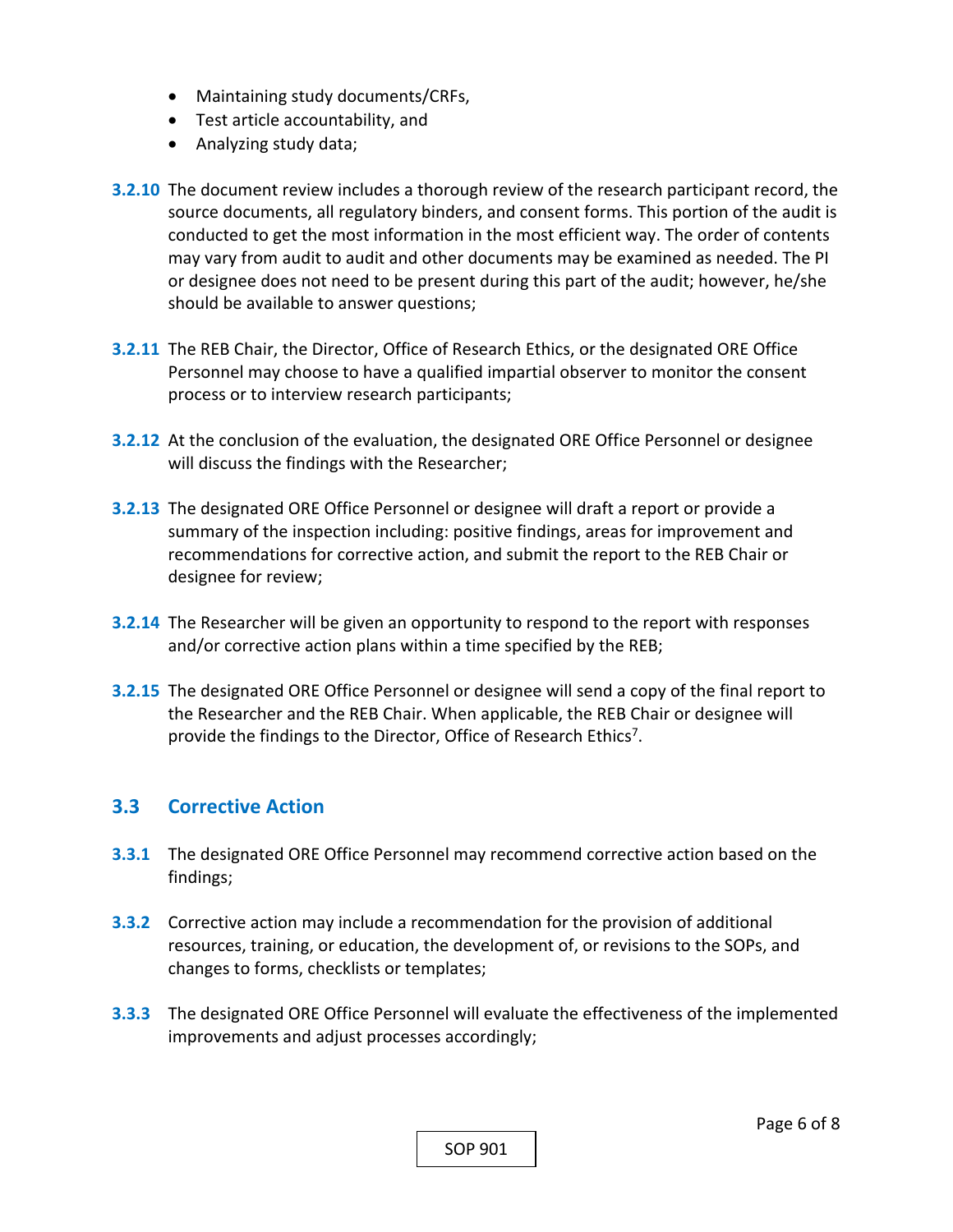- **3.3.4**  The designated ORE Office Personnel will follow‐up with the Researcher in a timely manner to determine if the corrective actions have been implemented by the Researcher following a Researcher audit or inspection;
- **3.3.5**  Upon completion of the inspection, the collected data will be analyzed and a written report generated. The report will specifically address all findings, itemizing and describing all of the observations of non‐compliance (if any) made during the conduct of the inspection, along with the corresponding regulatory references and required remedial actions, if necessary. For directed audits, the report will include an assessment of whether the preponderance of evidence shows that any of the allegations of non‐ compliance are findings of non‐compliance. If the audit results in findings of non‐ compliance, the designated ORE Office Personnel will recommend an appropriate course of action to the applicable REB Chair and, if appropriate, the Director, Office of Research Ethics;
- **3.3.6** If the non-compliance is determined to be serious and/or continuing, and it is in relation to a study that is funded or supported by the U.S. Federal government or regulated by the U.S. Food and Drug Administration, the REB Chair or the Director, Office of Research Ethics, will notify the applicable regulatory authorities $8$ .

#### **3.4 Documentation**

**3.4.1** The designated REB Office Personnel or designee files all reports and correspondence concerning QA inspections in the appropriate QA Files.

## **4.0 REFERENCES**

1. *UBC Policy 89*:

http://universitycounsel.ubc.ca/files/2012/06/policy89.pdf *Health Canada Guidance for Industry, Good Clinical Practice: Consolidated Guideline*, ICH Topic E6, 1997: https://www.canada.ca/en/health-canada/services/drugs-health-products/drug-products/applicationssubmissions/guidance-documents/efficacy/guidance-document-good-clinical-practice-integrated-addendum-e6r1‐topic‐e6‐r2.html *The Tri‐Council Policy Statement: Ethical Conduct for Research Involving Humans (TCPS2 2014):* http://www.pre.ethics.gc.ca/eng/policy-politique/initiatives/tcps2-eptc2/Default/ *Government of Canada, Canadian General Standards Board.* CAN/CGSB ‐191.1‐2013 Research ethics oversight of biomedical clinical trials (2013): http://publications.gc.ca/collections/collection\_2017/ongc-cgsb/P29-191-001-2013-eng.pdf *U.S. Department of Health and Human Services – Title 45 Code of Federal Regulations Part 46 (45 CFR 46):*  http://www.hhs.gov/ohrp/regulations‐and‐policy/regulations/45‐cfr‐46/index.html *U.S. Department of Health and Human Services – Title 21 Code of Federal Regulations Part 56 (21 CFR 56):*  https://www.accessdata.fda.gov/scripts/cdrh/cfdocs/cfcfr/CFRSearch.cfm?CFRPart=56

2. *U.S. Department of Health and Human Services – Title 45 Code of Federal Regulations Part 46 (45 CFR 46.103):*  https://www.hhs.gov/ohrp/regulations‐and‐policy/regulations/45‐cfr‐46/index.html#46.103

SOP 901